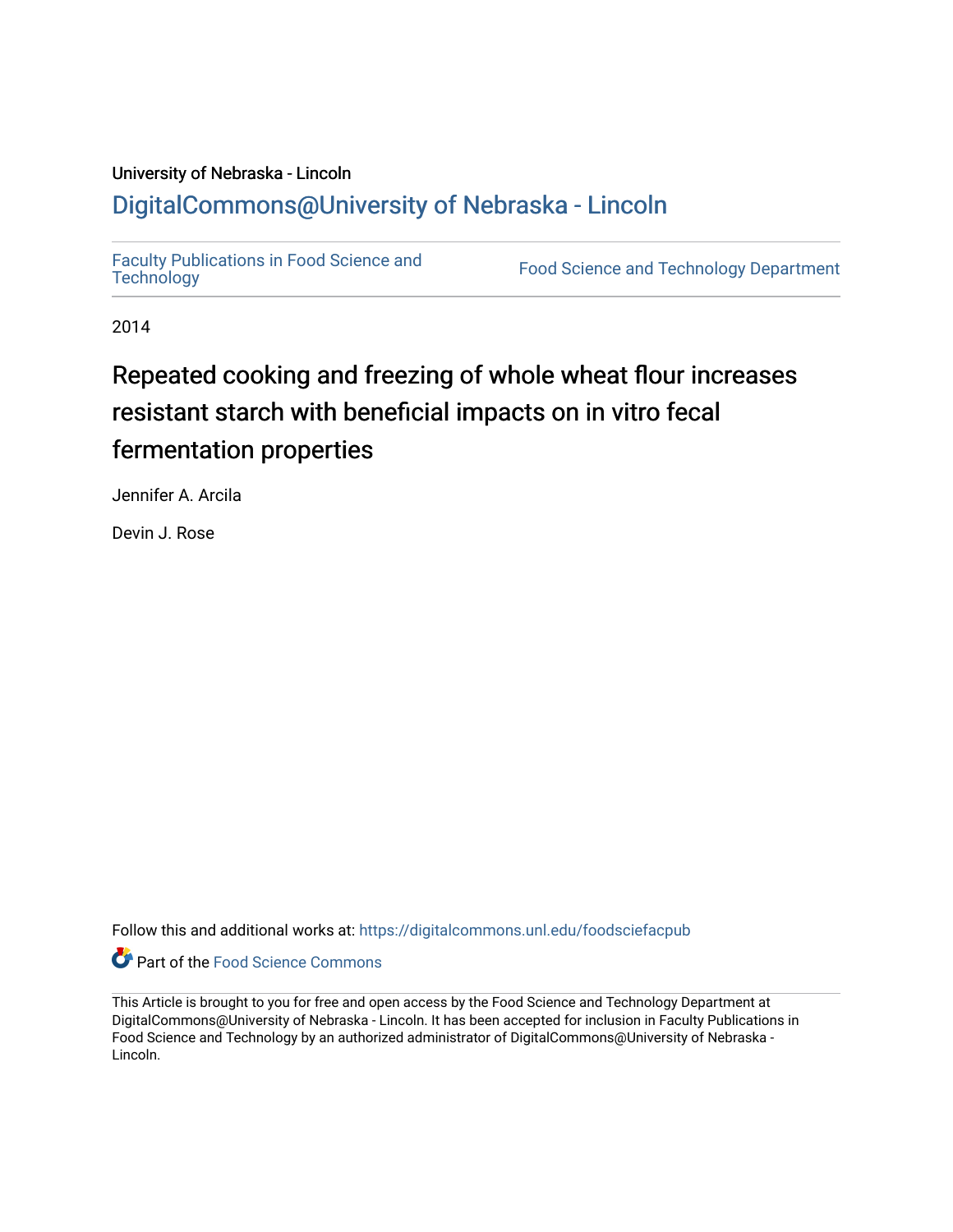

Available online at [www.sciencedirect.com](http://www.sciencedirect.com/science/journal/17564646)

### **ScienceDirect**

journal homepage: www.elsevier.com/locate/jff



CrossMark

## **Repeated cooking and freezing of whole wheat flour increases resistant starch with beneficial impacts on** *in vitro* **fecal fermentation properties**

### *Jennifer A. Arcila, Devin J. Rose [\\*](#page-1-0)*

*Department of Food Science & Technology, University of Nebraska-Lincoln, Lincoln, NE, USA*

#### ARTICLE INFO

*Article history:* Received 24 June 2014 Received in revised form 24 November 2014 Accepted 26 November 2014 Available online 11 December 2014

*Keywords:* Short chain fatty acids Propionate Butyrate Starch retrogradation Digestion Gut health

#### ABSTRACT

Resistant starch (RS) has shown benefits to gastrointestinal health, but it is present in only small amounts in most grain-based foods. The purpose of this study was to increase RS in whole wheat flour to improve its potential health benefits. Zero to 7 cycles of cooking (20 min, boiling water) and freezing (−18 °C, 23 h) of whole wheat flour in water (1:15 %w/v) were performed. Increasing cooking–freezing cycles increased RS from 1.03 to 8.07% during *in vitro* starch digestion. During *in vitro* fecal fermentation, increasing cooking–freezing cycles increased short chain fatty acids, mainly propionate. Increases in butyrate were also noted during the first 8 h of fermentation. All flours resulted in significant increases in *Bifidobacterium* of >0.5 log during fermentation compared to baseline. Thus, even modest increases in the RS content of whole wheat flour modulated the metabolic activity of gut microbiota to increase production of beneficial metabolites.

© 2014 Elsevier Ltd. All rights reserved.

#### **1. Introduction**

The large intestine is home to a vast number of microorganisms.This gut microbiota is involved in many factors associated with host health, including immune system regulation, inhibition of pathogen proliferation, gut motility, and energy recovery [\(Flint, Scott, Louis, & Duncan, 2012\)](#page-6-0). Imbalance in the proportions of gut microbes or in production of microbial metabolites in the intestine may lead to numerous diseases such as inflammatory bowel disease, colorectal cancer, diabetes and metabolic syndrome [\(de Vos & de Vos, 2012\)](#page-6-1).

The gut microbiota requires undigested substrates from the host diet for its growth and survival. The gut microbiota is sensitive to dietary intervention with consequences on host health [\(Delzenne, Neyrinck, & Cani, 2011\)](#page-6-2). Products of carbohydrate

bacterial metabolism have been proposed as one mechanism of protection that the gut microbiota imparts to the host [\(Delzenne & Cani, 2011; Flint et al., 2012\)](#page-6-3). Therefore, there is interest in the types of bacteria that are selected by different dietary fibers and the types of metabolites that are produced upon fermentation of these substrates.

End products of dietary fiber fermentation by the gut microbiota are short chain fatty acids (SCFA), principally acetate, propionate, and butyrate. SCFA production is associated with a decreased pH in the gut, which can result in inhibition of pathogens and increased mineral bioavailability [\(Hopkins &](#page-6-4) [Macfarlane, 2003; Wang et al., 2010\)](#page-6-4). Acetate and propionate are also absorbed and become substrates in glucose and lipid metabolic pathways in the human body [\(Tremaroli & Bäckhed,](#page-7-0) [2012\)](#page-7-0). Propionate may also possess additional health benefits by preventing cholesterol synthesis in the liver [\(Kaczmarczyk,](#page-6-5)

<span id="page-1-0"></span><sup>\*</sup> *Corresponding author.* 143 Filley Hall, Lincoln, NE 68583, USA. Tel.: +1 402 472 2802; fax: +1 402 472 1693. E-mail address: [drose3@unl.edu](mailto:drose3@unl.edu) (D.J. Rose).

*Abbreviations:* RS, resistant starch; SCFA, short chain fatty acids http://dx.doi.org/10.1016/j.jff.2014.11.023

<sup>1756-4646/© 2014</sup> Elsevier Ltd. All rights reserved.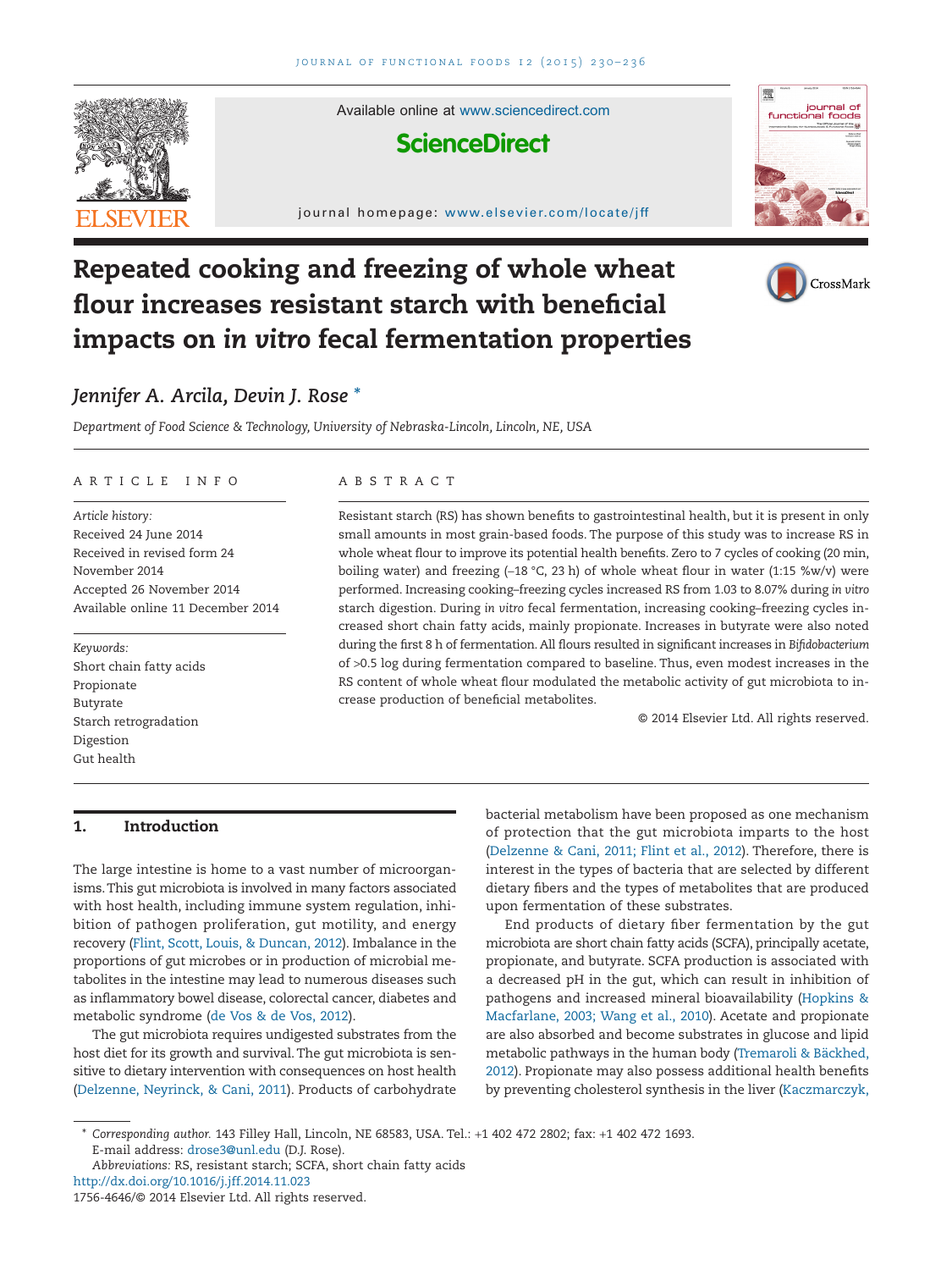[Miller, & Freund, 2012\)](#page-6-5). Butyrate has the most diverse role in human metabolism. It is the principal energy source for colonic cells, acts as immune modulator, it is involved in cell differentiation and proliferation, and plays a role in gut barrier function [\(Peng, Li, Green, Holzman, & Lin, 2009\)](#page-6-6).

Whole wheat flour is a rich source of dietary fibers, containing 9–17% total dietary fiber (principally arabinoxylans and cellulose). Unfortunately only about 34% is fermentable by gut bacteria [\(Van Dokkum, Pikaar, & Thissen, 1983\)](#page-7-1). In contrast, resistant starch (RS), which is relatively low in whole grain foods (0–5%) [\(Englyst, Liu, & Englyst, 2007\)](#page-6-7), is a highly fermentable dietary fiber that promotes growth of beneficial bacteria in the gut [\(Lesmes, Beards, Gibson, Tuohy, & Shimoni, 2008\)](#page-6-8). RS has been classified as a functional food ingredient since may have positive effects on preventing colon cancer, diabetes and obesity [\(Fuentes-Zaragoza, Riquelme-Navarrete, Sánchez-Zapata, &](#page-6-9) [Pérez-Álvarez, 2010\)](#page-6-9). Increased RS consumption has shown several physiological benefits in humans. In healthy humans RS consumption may decrease postprandial plasma glucose and insulin, while increasing insulin sensitivity [\(Robertson,](#page-6-10) [Currie, Morgan, Jewell, & Frayn, 2003\)](#page-6-10).

Thus, strategies to convert a portion of digestible starch to RS may be used to improve health input of the dietary fiber fractions of whole wheat flour and create a complete functional ingredient. One strategy to produce RS is to subject pure starch to thermal processing in the presence of water with controlled cooling to induce retrogradation [\(Sajilata, Singhal, &](#page-7-2) [Kulkarni, 2006\)](#page-7-2). Following cooking and during cooling, a small portion of starch retrogrades. The new arrangement of starch polymers resists enzymatic activity during human digestion [\(Eerlingen, Crombez, & Delcour, 1993\)](#page-6-11). Cooking and cooling of starch can be conducted several times to further increase the RS portion [\(Silverio, Fredriksson, Andersson, Eliasson, & Åman,](#page-7-3) [2000\)](#page-7-3). Repeating the cooking and cooling procedure increases RS because the amorphous or digestible starch fractions are re-dispersed during re-cooking and can then form more crystallites during subsequent cooling [\(Yadav, Sharma, & Yadav,](#page-7-4) [2009\)](#page-7-4). Newly formed crystallites are not degraded by subsequent cooking steps (in boiling water) since the melting point of retrograded starch is 110–120 °C [\(Eerlingen & Delcour, 1995\)](#page-6-12).

The objective of this contribution was to subject whole wheat flour to repeated cooking freezing cycles to increase the RS content and then to determinate the impact of increased RS content on *in vitro* fecal fermentation properties.

#### **2. Materials and methods**

#### *2.1. Starting material*

Hard red winter wheat (*Triticum aestivum* 'McGill') was obtained from Husker Genetics, the University of Nebraska-Lincoln Foundation Seed Division, Ithaca, NE, USA (2011– 2012 crop year). Whole wheat flour was produced by milling on a Quadrumat Jr laboratory mill (CW Brabender, South Hackensack, NJ, USA) without tempering [\(Doblado-Maldonado, Flores,](#page-6-13) [& Rose, 2013\)](#page-6-13). Total dietary fiber (11.9  $\pm$  1.3% db), protein  $(16.0 \pm 0.1\%$  db), and total starch  $(52.8 \pm 0.7\%$  db) were measured in the whole wheat flour following approved methods 32-25, 46-09, and 76-13, respectively [\(AACC International, 2013\)](#page-6-14).

A kit was used for the total starch assay (K-TSTA, Megazyme, Wicklow, Ireland).

#### *2.2. Cooking–freezing treatment*

One gram of whole wheat flour was suspended in 15 mL of water in a 50 mL plastic centrifuge tube. The tube was then immersed in a boiling water bath for 20 min. During the first 5 min of cooking, the slurry was mixed by vortex and the cap was vented several times to relieve steam pressure buildup. After cooking, the samples were cooled for 5 min at room temperature and then stored at −20 °C for 23 h. Those steps were defined as one cooking–freezing cycle. Samples were subjected to cooking–freezing for 0, 1, 3, 5, and 7 cycles. Between cycles the samples were thawed by immersing the plastic tubes in water at room temperature for 5 min with vortex mixing several times.

Finally the samples were placed in a water bath at 37 °C for *in vitro* digestion (see Section 2.3). For 0 cycles (control treatment), the samples were cooked in the boiling water cooled for 5 min and then immediately transferred to the 37 °C water bath for *in vitro* digestion. All cooking–freezing treatments were performed in triplicate using whole wheat flour from the same wheat batch.

#### *2.3.* **In vitro** *digestion and quantification of starch digestible fractions*

*In vitro* digestion was performed according to a procedure described previously [\(Englyst, Englyst, Hudson, Cole, & Cummings,](#page-6-15) [1999\)](#page-6-15) with some modifications [\(Mkandawire et al., 2013\)](#page-6-16). Briefly, 5 mL of 1% (w/v) freshly prepared pepsin (P7000, Sigma, St. Louis, MO, USA) in 0.1 M HCl was added to the samples, the tubes were capped, mixed by vortexing and placed horizontally in a water bath at 37 °C with shaking at 250 rpm for 30 min. Then 5 mL of 0.5 M sodium acetate buffer (pH 5.2) was added to each tube with vortex mixing to equilibrate. At 1 min intervals, 5 mL of freshly prepared enzyme solution containing 9 mg of pancreatin (P7545, Sigma) and 40  $\mu$ L of amyloglucosidase (E-AMGDF, Megazyme,) per milliliter in water were added to each tube. At exactly 20 and 120 min a 0.2 mL aliquot was removed from each tube and mixed with 4 mL of absolute ethanol. The samples were centrifuged at 4000 *g* for 5 min, and the glucose content was measured in the supernatant by the glucose oxidase–peroxidase method (K-GLUC, Megazyme) and converted to starch multiplying by a correction factor of 0.9 to account for the water added during hydrolysis of starch to glucose (162 g/mol anhydroglucose unit/180 g/mol glucose).

Following 120 min of digestion, the samples were transferred to dialysis tubes (3500 MWCO, Spectrum Laboratories, Rancho Dominguez, CA, USA), and dialyzed against water at 4 °C. At the end of the dialysis glucose content was measured in the retentate by the glucose oxidase–peroxidase method (K-GLUC, Megazyme) to confirm removal of free glucose and then the retentate was freeze dried. The freeze dried samples were analyzed for total neutral sugars with a sample size of 20 mg [\(Rose & Inglett, 2010\)](#page-6-17). Residual starch in the freeze dried material was measured using a total starch assay kit (K-TSTA, Megazyme).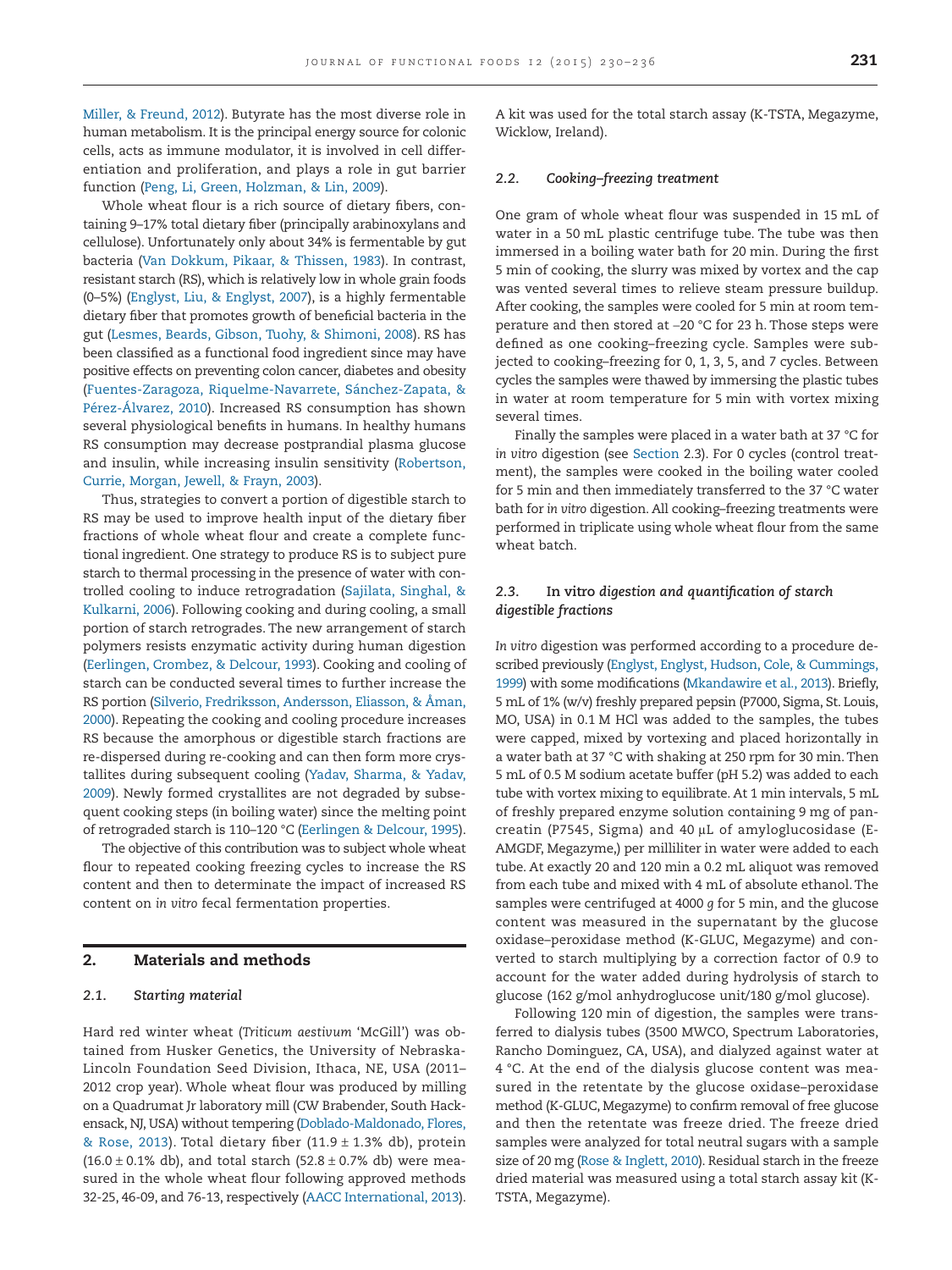Starch digestibility was categorized into three starch digestible fractions: rapidly digestible starch (RDS), slowly digestible starch (SDS), and RS [\(Englyst et al., 1999\)](#page-6-15). RDS was the quantity of starch that was converted to glucose in the first 20 min of *in vitro* digestion; RS was the amount of starch remaining in the freeze dried material after dialysis; SDS was the remainder of starch that was not categorized as RDS or RS. Data were expressed as percentages of the total starch content of the starting material.

#### *2.4.* **In vitro** *fecal fermentation and analysis*

*In vitro* batch fecal fermentation was performed according to [Hartzell, Maldonado-Gómez, Hutkins, and Rose \(2013\).](#page-6-18) In short, 100 mg of digested, freeze-dried material was suspended in 9 mL sterile fermentation medium consisting of (per liter) peptone (2 g; BP1420-100, Fisher Scientific, Pittsburgh, PA, USA), yeast extract (2 g; CAS8013-01-2; Alfa Aesar,Ward Hill, MA, USA), bile salts (0.5 g; S71919-1; Fisher Science; Hannover Park, IL, USA), NaHCO<sub>3</sub> (2 g), NaCl (0.1 g), K<sub>2</sub>HPO<sub>4</sub> (0.08 g), MgSO<sub>4</sub>.7H<sub>2</sub>O (0.01 g), CaCl<sub>2</sub>.6H<sub>2</sub>O (0.01 g), L-cysteine hydrochloride (0.5 g; Sigma), hemin (50 mg; Sigma), Tween 80 (2 mL), vitamin K (10 µL; Sigma), and 0.025% (w/v) resazurin solution (4 mL), and hydrated overnight on ice. In the morning, fresh fecal samples were collected from 3 healthy adults with no history of gastrointestinal abnormalities and having not taken antibiotics in the last 6 months. The fecal slurry was prepared by blending the fecal sample with sterile phosphate buffered saline (1:9 w/v) using a hand blender for 1 min and then filtering through 4 layers of cheesecloth. Tubes were then inoculated with 1 mL of fecal slurry, capped, and incubated at 37 °C with shaking (125 rpm). During fermentation, 0.4 mL of fermentation slurry were removed after 0, 4, 8, 12, and 24 h of fermentation and immediately transferred to a microcentrifuge tube containing 0.1 mL of 7 mM 2-ethylbutyric acid (internal standard) in 2 M sodium hydroxide. An additional 1 mL sample was withdrawn at 0 and 24 h and placed in an empty tube in ice for analysis of bifidobacteria. All steps for fermentation were conducted in an anaerobic hood (Bactron IV, Sheldon manufacturing, Cornelius, OR, USA) containing 5%  $H_2$ , 5% CO<sub>2</sub>, and 90%  $N_2$ . As soon as all samples were taken at each time point, microcentrifuge tubes were removed from the anaerobic cabinet and immediately stored at −80 °C.

SCFA were quantified by gas chromatography [\(Hartzell et al.,](#page-6-18) [2013\)](#page-6-18). Samples were vortex mixed with ~0.4 g of NaCl and 0.2 mL of 9 M  $H<sub>2</sub>SO<sub>4</sub>$ . Then 0.5 mL of diethyl ether was added to the tubes which were capped and shaken vigorously. Tubes were centrifuged (10,000  $\times$  *g*, 5 min), and then the diethyl ether layer was transferred to a new tube. One microliter of the diethyl ether extract was injected onto a gas chromatograph (Clarus 580, PerkinElmer, MA, USA) equipped with a capillary column (Elite-FFAP, 15 m  $\times$  0.25 mm inner diameter  $\times$  0.25  $\mu$ m film thickness, PerkinElmer) and detected with a flame ionization detector. SCFA were quantified by calculating response factors for each SCFA relative to 2-ethylbutyric acid using injections of pure standards. Data for SCFA were expressed as a function of the weight of whole wheat flour used as starting material for digestion.

*Bifidobacterium* were quantified by quantitative real time PCR (qPCR) as described previously [\(Hartzell et al., 2013\)](#page-6-18). Briefly, DNA

was extracted by the phenol/chloroform method [\(Martínez et al.,](#page-6-19) [2009\)](#page-6-19) from samples at 0 h (baseline) and 24 h of fermentation. qPCR was performed using Mastercycler Realplex2 (Eppendorf AG, Hamburg, Germany), SYBR Green (Real master Mix, 5 PRIME Inc., Gaithersburg, MD, USA) with specific primers for *Bifidobacterium* (F:5′TCGCGTC(C/T)GGTGTGAAAG′3 and R:5′CCACATCCAGC(A/G)TCCAC′3) and an annealing temperature of 58 °C. Standard curve for total quantification of *Bifidobacterium* with a correlation coefficient above 0.95 after running qPCR was prepared using overnight cultures of *Bifidobacterium longum* ssp. longum AH1206 (Alimentary Health Ltd., Cork, Ireland). Data for *Bifidobacterium* were expressed as log cells/mL of fermentation slurry.

#### *2.5. Data analysis*

All treatments were performed in triplicate. For detecting significant differences in starch digestible fractions and *Bifidobacterium*, data were analyzed using one way analysis of variance (ANOVA) with the number of cook–freeze cycles as the factor. For SCFA analysis, a repeated measure ANOVA with sample and time as the factors was used. Significant differences among samples were determined using Fisher's least significant difference (LSD) test with  $\alpha$  = 0.05. All data were analyzed using SAS statistical software (version 9.2, SAS Institute, Cary, NC, USA).

#### **3. Results and discussion**

#### *3.1.* **In vitro** *digestion*

Repeated cooking and freezing of an aqueous slurry of whole wheat flour (6.67%, w/v) significantly increased the RS with each repeated cycle (Fig. 1). In the control, RS was 1.03% of the total starch, but the RS increased significantly with each



**Fig. 1 – Rapidly digested starch (white bars), slowly digested starch (gray bars), and resistant starch (black bars) in whole wheat flour after subjecting the flour to different numbers of cooking–freezing cycles; different letters represent significant difference between cycles within each starch digestible fraction; error bars show standard deviation;** *n* **= 3;** *p* **< 0.05.**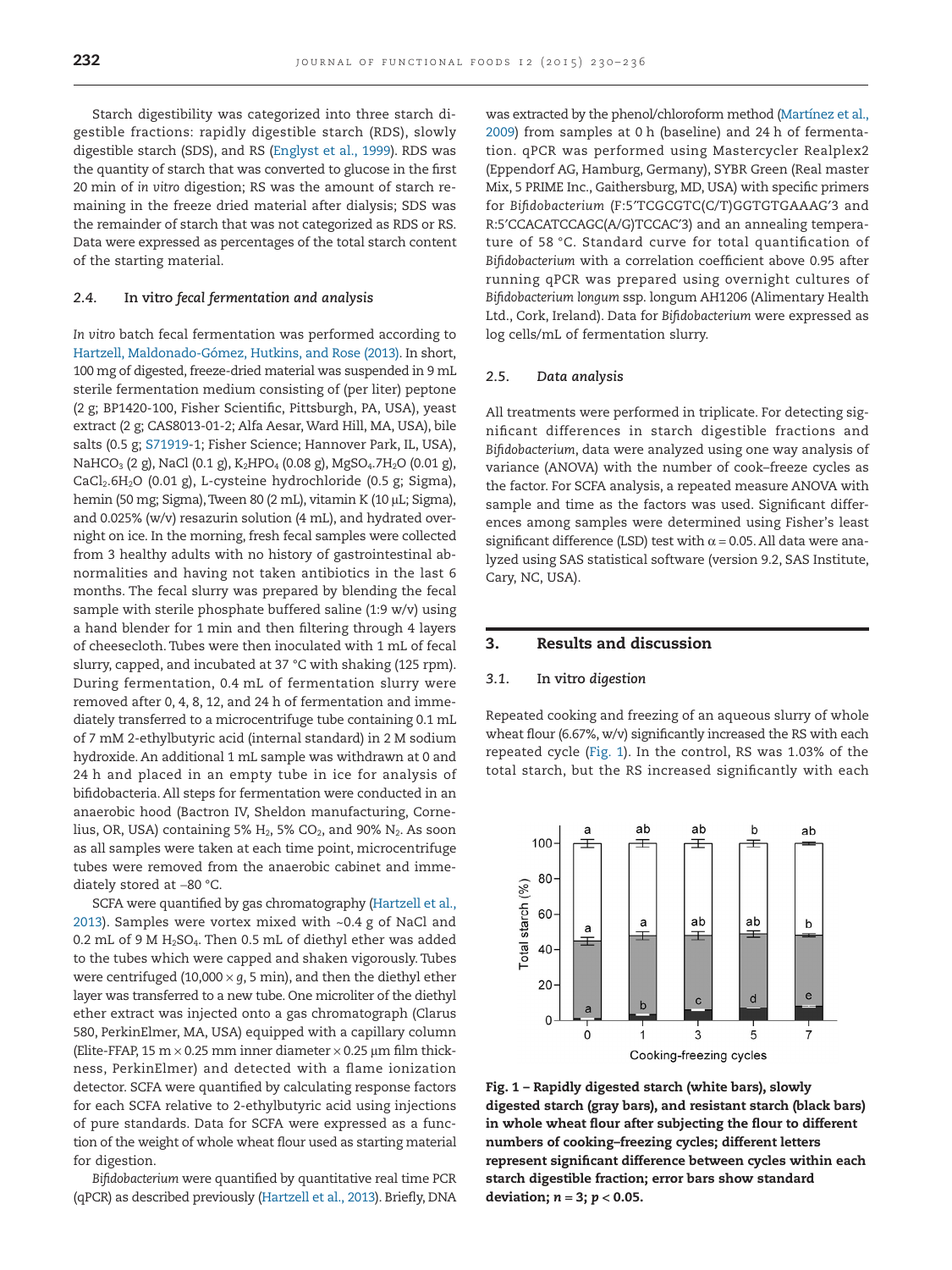cooking–freezing cycle to 8.07% with 7 cycles. This was compensated for by a decrease in SDS.

The impact of cycled retrogradation on wheat starch digestion fractions in whole wheat flour has not been reported before. The increase in RS was likely a result of retrogradation of the starch, as has previously been demonstrated in pure starch systems [\(Sievert & Pomeranz, 1989; Silverio et al., 2000\)](#page-7-5) and other flours [\(Yadav et al., 2009\)](#page-7-4). [Park, Baik, and Lim \(2009\)](#page-6-20) showed that waxy maize starch subjected to gelatinization and subsequently stored at 4 °C for several days underwent changes principally from RDS to SDS. However, if samples were stored under cycled temperature changes (4 °C for 2 days and 30 °C for 2 days), the principal changes were from SDS to RS. Results from [Zhang, Hu, Xu, Jin, and Tian \(2011\)](#page-7-6) confirmed that storage conditions affect the shift in SDS fraction.They subjected native and waxy starch from rice to gelatinization and further storage at 4 °C, 25 °C and 4/25 °C cycles during several days. They reported an increase in SDS during isothermal storage conditions for both types of starch. Unfortunately, they did not report data on RS or RDS and it is not clear what changes between the three fractions occurred. The studies mentioned earlier show similar trends to the changes that we found in digestion fractions with the cycled thermal processing.

The digestion fractions correspond to selected time points along the enzymatic digestion curve for starch under certain *in vitro* conditions.Therefore, these points may not reflect exactly what happens *in vivo.* Starch digestion in the human body is a dynamic process governed by many biological and physical factors such as pH fluctuation, enzyme expression in the individual, starch transit time, starch accessibility, food matrix among others [\(Englyst, 1992\)](#page-6-21). However, specific conditions had been chosen and starch digestion had been classified in to RDS, SDS and RS in order to allow comparisons among samples to assess their potential to be digested in the human body.

After the *in vitro* digestion process, the remaining material was dialyzed to remove glucose and other small molecules and then freeze dried in preparation for *in vitro* fecal fermentation. Confirming the increase in RS with repeated cooking– freezing cycles, neutral sugars in this digested whole wheat flour exhibited an increase in the percentage of glucan (sum of all polymeric glucose residues in the sample) as cooking– freezing cycles increased with concomitant decrease in arabinan and xylan (Fig. 2).



**Fig. 2 – Non-digestible polysaccharide residues present in the dialyzed residues after** *in vitro* **digestion of whole wheat flour; error bars show standard deviation;** *n* **= 3.**

#### *3.2.* **In vitro** *fermentation*

During the *in vitro* fecal fermentation of treated whole wheat flour, total SCFA increased as cooking–freezing cycles increased [\(Fig. 3a\)](#page-5-0). The increased carbohydrate content in the fermentation substrate probably led to the higher SCFA production (Fig. 2). This would imply enhanced beneficial effects after consumption of equivalent amounts of whole wheat flour that had been treated with cooking–freezing cycles compared with flour not treated with such cycles due to higher SCFA production and associated health-related effects, including potential inhibition of pathogens and increase in mineral bioavailability [\(Hopkins & Macfarlane, 2003;](#page-6-4) [Wang et al., 2010\)](#page-7-7).

Acetate increased as cooking–freezing cycles increased [\(Fig. 3b\)](#page-5-0). The difference in the amount of acetate produced at 24 h in samples treated with 7 cycles of cooking–freezing compared with zero cycles was 37%. Acetate is commonly produced in a greater ratio than propionate or butyrate during dietary fiber fermentation [\(Bourquin, Titgemeyer, & Fahey, 1993\)](#page-6-22). Therefore, the increase in acetate is consistent with a higher amount of SCFA production as cooking–freezing cycles increased.

Propionate increased 42% after 7 cooking–freezing cycles at 24 h of fermentation compared with the control [\(Fig. 3c\)](#page-5-0). This was the highest percentage increase compared with the other SCFA. Experiments in humans on high and low RS diets show differences in butyrate and acetate production but not in propionate [\(Phillips et al., 1995\)](#page-6-23). Therefore, it was somewhat surprising to see such a marked increase in propionate in the present study. This discrepancy could be due to differences in fecal microbiota composition among studies. Interestingly, *in vitro* fecal fermentation of arabinoxylans and other cell wall polysaccharides from wheat has shown a propensity toward elevated propionate production in many studies [\(Rose,](#page-6-24) [Patterson, & Hamaker, 2010; Williams, Mikkelsen, le Paih, &](#page-6-24) [Gidley, 2011; Wood, Arrigoni, Miller, & Amadò, 2002\)](#page-6-24). Perhaps the increase in cooking–freezing cycles improved the fermentation of the other dietary fibers in wheat. Future studies could explore this possibility by measuring the residual dietary fibers in the samples following fermentation.

Butyrate increased as cooking–freezing cycles increased during first half (12 h) of fermentation [\(Fig. 3d\)](#page-5-0). RS has been shown to be a highly fermentable and particularly butyrogenic substrate [\(Lesmes et al., 2008\)](#page-6-8). Thus, the increase in RS with progressive cooking–freezing cycles could be a reason for the increased butyrate production during the early stages of fermentation.

In the second half of fermentation (12–24 h), there was a continued trend toward an increase in butyrate for up to 3 cooking–freezing cycles [\(Fig. 3b\)](#page-5-0). However, for 5 and 7 cycles, the butyrate production decreased.This may be due to the limitations of the batch fermentation model.Total SCFA production increased dramatically before 12 h of fermentation for samples treated with 5 and 7 cycles [\(Fig. 3a\)](#page-5-0). During batch fermentation, pH drop can affect the types of bacteria that can grow and their metabolic pathways [\(Duncan, Louis, Thomson, & Flint,](#page-6-25) [2009\)](#page-6-25). Perhaps changes in the fermentation environment, due to the fast production of SCFA in the first half of fermentation in samples corresponding to 5 and 7 cooking–freezing cycles, reduced butyrate production. Another explanation could be that there was not sufficient RS to maintain the high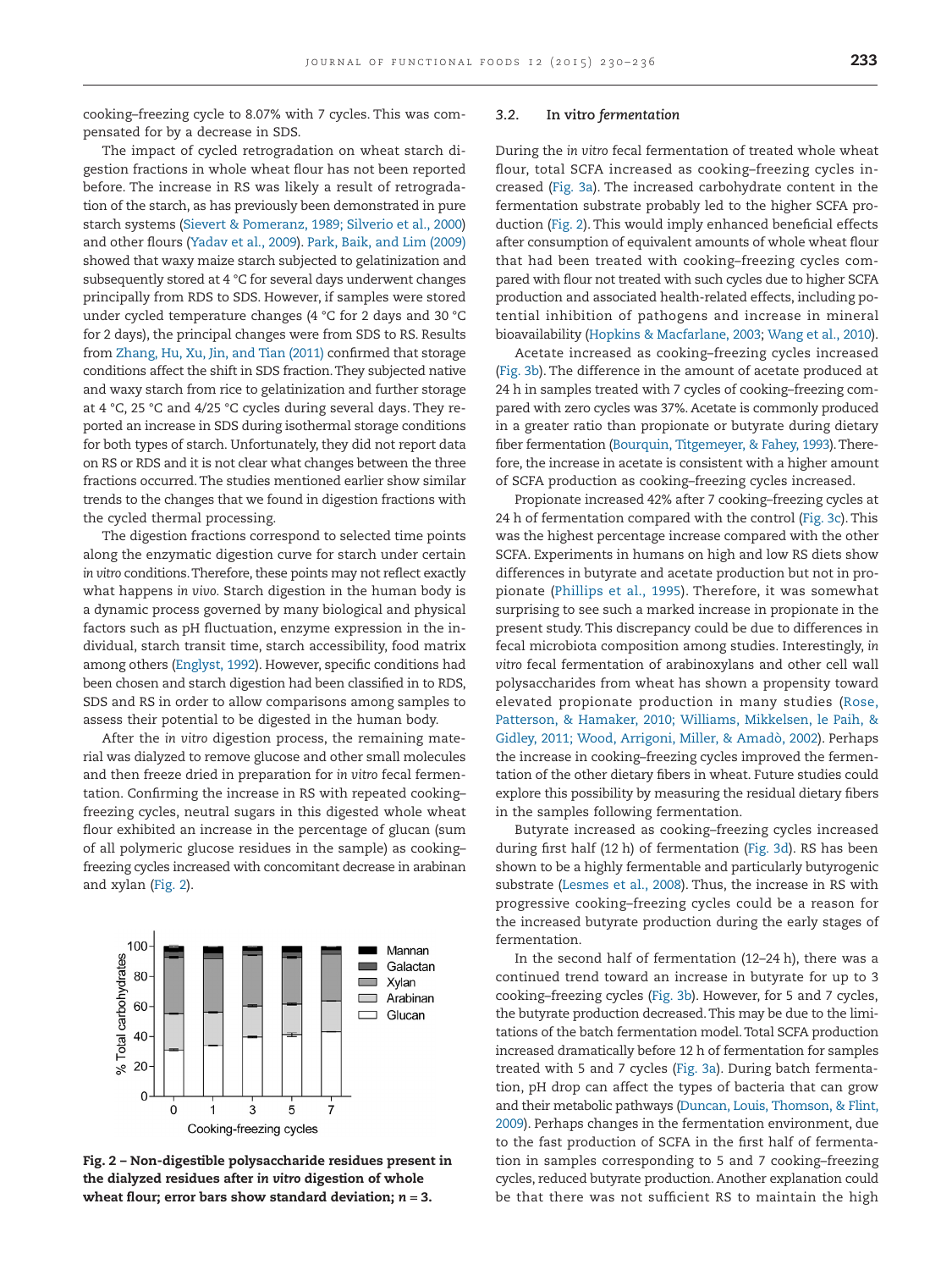<span id="page-5-0"></span>

**Fig. 3 – Total short chain fatty acids (SCFA; a) and individual SCFA (b, acetate; c, propionate; d, butyrate) produced during fermentation of whole wheat flour that had been subjected to different cooking–freezing cycles and** *in vitro* **digestion; units** are expressed as µmol produced by the microbiota per mg of starting material (whole wheat flour); error bars show **standard deviation, different letters represent significant differences between cycles at 24 h of fermentation;** *n* **= 3;** *p* **< 0.05.**

numbers of butyrate producers that grew during the first half of fermentation in the samples treated with 5 and 7 cooking– freezing cycles. Butyrate producers are very dependent on the presence of fermentable carbohydrate substrate and decrease rapidly with inadequate fermentable carbohydrate supply [\(David et al., 2014; Russell et al., 2011\)](#page-6-26).

*Bifidobacterium* increased in all treatments compared to baseline, even with the whole wheat flour that had only been cooked and not subjected to any cooking–freezing cycles (Fig. 4). No significant differences among treatments were observed (when analyzed as a categorical variable), although there was a trend toward an increase in *Bifidobacterium* with increased cooking– freezing cycles (number of cycles treated as a continuous variable;  $p = 0.08$ ).

Although other genera of bacteria were no doubt affected by the different whole wheat substrates, *Bifidobacterium* was of special interest because some species have shown beneficial effects on host health such as anti-inflammatory properties and anti-microbial activity against enterophatogens [\(Walker](#page-7-8) [& Lawley, 2013\)](#page-7-8); thus an increase in the population of *Bifidobacterium* has been widely accepted as a criterion for a prebiotic. Both whole grains and RS have been shown to result in increases in *Bifidobacterium* in clinical trials [\(Costabile et al.,](#page-6-27) [2008; Martínez, Kim, Duffy, Schlegel, & Walter, 2010\)](#page-6-27). The increase of about 0.5 log cells/mL in the present study is consistent with increases in fecal *Bifidobacterium* in human trials with whole grain products [\(Costabile et al., 2008\)](#page-6-27) and with purified RS [\(Martínez et al., 2010\)](#page-6-28). The trend toward an increase in *Bifidobacterium* with increase cooking–freezing cycles suggests that if whole wheat flour could be further manipulated

to increase the RS content even further, perhaps significantly enhanced bifidogenic effects could then be realized.

#### **4. Conclusions**

Cooking and freezing cycles of aqueous suspensions of whole wheat flour resulted in enhanced RS content that increased



**Fig. 4 –** *Bifidobacterium* **concentration in fecal inoculum and after 24 h of** *in vitro* **fermentation of pre-digested whole wheat flour; error bars show standard deviation; different letters represent significant differences among samples;** *n* **= 3;** *p* **< 0.05.**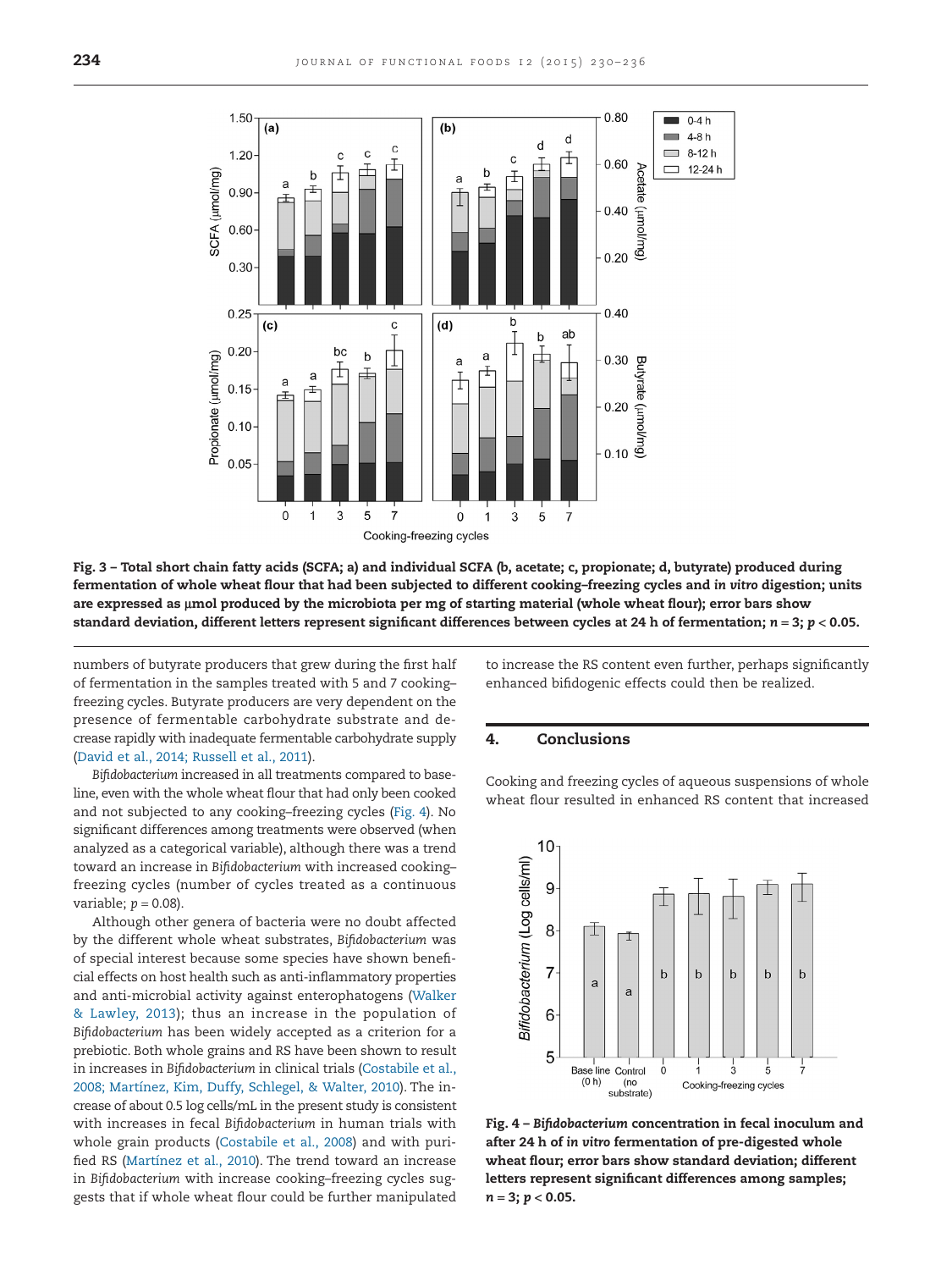with each cycle. The increase in RS modulated the growth and metabolic activity of gut microbiota, which resulted in an increase in total SCFA and was particularly propiogenic. Our results demonstrate that it is possible to manipulate the native starch fractions in whole wheat flour to produce changes that are consistent with improved gut health. Thus, this flour could be treated as a functional ingredient due to the elevated RS and associated potential benefits to gut health. Future experiments should determine the enhanced health benefits associated with using this ingredient in foods.

#### REFERENCES

- <span id="page-6-14"></span>[AACC International \(2013\). AACC International \(Ed.\),](http://refhub.elsevier.com/S1756-4646(14)00373-9/sr0010) *Approved methods of analysis* [\(11th ed., Vol. 136\). St. Paul, MN. Methods](http://refhub.elsevier.com/S1756-4646(14)00373-9/sr0010) [32–25, 46–09, 44–19, and 76–13.](http://refhub.elsevier.com/S1756-4646(14)00373-9/sr0010)
- <span id="page-6-22"></span>[Bourquin, L. D., Titgemeyer, E. C., & Fahey, G. C. \(1993\). Vegetable](http://refhub.elsevier.com/S1756-4646(14)00373-9/sr0015) [fiber fermentation by human fecal bacteria: Cell wall](http://refhub.elsevier.com/S1756-4646(14)00373-9/sr0015) [polysaccharide disappearance and short-chain fatty acid](http://refhub.elsevier.com/S1756-4646(14)00373-9/sr0015) [production during in vitro fermentation and water-holding](http://refhub.elsevier.com/S1756-4646(14)00373-9/sr0015) [capacity of unfermented residues.](http://refhub.elsevier.com/S1756-4646(14)00373-9/sr0015) *Journal of Nutrition*, *123*(5), [860–869.](http://refhub.elsevier.com/S1756-4646(14)00373-9/sr0015)
- <span id="page-6-27"></span>[Costabile, A., Klinder, A., Fava, F., Napolitano, A., Fogliano, V.,](http://refhub.elsevier.com/S1756-4646(14)00373-9/sr0020) [Leonard, C., Gibson, G. R., & Tuohy, K. M. \(2008\). Whole-grain](http://refhub.elsevier.com/S1756-4646(14)00373-9/sr0020) [wheat breakfast cereal has a prebiotic effect on the human](http://refhub.elsevier.com/S1756-4646(14)00373-9/sr0020) [gut microbiota: A double-blind, placebo-controlled, crossover](http://refhub.elsevier.com/S1756-4646(14)00373-9/sr0020) study. *[British Journal of Nutrition](http://refhub.elsevier.com/S1756-4646(14)00373-9/sr0020)*, *99*(1), 110–120.
- <span id="page-6-26"></span>[David, L. A., Maurice, C. F., Carmody, R. N., Gootenberg, D. B.,](http://refhub.elsevier.com/S1756-4646(14)00373-9/sr9010) [Button, J. E., Wolfe, B. E., Ling, A. V., Devlin, A. S., Varma, Y.,](http://refhub.elsevier.com/S1756-4646(14)00373-9/sr9010) [Fischbach, M. A., Biddinger, S. B., Dutton, R. J., & Turnbaugh,](http://refhub.elsevier.com/S1756-4646(14)00373-9/sr9010) [P. J. \(2014\). Diet rapidly and reproducibly alters the human gut](http://refhub.elsevier.com/S1756-4646(14)00373-9/sr9010) microbiome. *Nature*, *505*[\(7484\), 559–563.](http://refhub.elsevier.com/S1756-4646(14)00373-9/sr9010)
- <span id="page-6-1"></span>[de Vos, W. M., & de Vos, E. A. J. \(2012\). Role of the intestinal](http://refhub.elsevier.com/S1756-4646(14)00373-9/sr0025) [microbiome in health and disease: From correlation to](http://refhub.elsevier.com/S1756-4646(14)00373-9/sr0025) causation. *Nutrition Reviews*, *70*[\(Suppl. 1\), S45–S56.](http://refhub.elsevier.com/S1756-4646(14)00373-9/sr0025)
- <span id="page-6-3"></span>[Delzenne, N. M., & Cani, P. D. \(2011\). Interaction between obesity](http://refhub.elsevier.com/S1756-4646(14)00373-9/sr0030) [and the gut microbiota: Relevance in nutrition.](http://refhub.elsevier.com/S1756-4646(14)00373-9/sr0030) *Annual Review [of Nutrition](http://refhub.elsevier.com/S1756-4646(14)00373-9/sr0030)*, *31*, 15–31.
- <span id="page-6-2"></span>[Delzenne, N. M., Neyrinck, A. M., & Cani, P. D. \(2011\). Modulation](http://refhub.elsevier.com/S1756-4646(14)00373-9/sr0035) [of the gut microbiota by nutrients with prebiotic properties:](http://refhub.elsevier.com/S1756-4646(14)00373-9/sr0035) [Consequences for host health in the context of obesity and](http://refhub.elsevier.com/S1756-4646(14)00373-9/sr0035) [metabolic syndrome.](http://refhub.elsevier.com/S1756-4646(14)00373-9/sr0035) *Microbial Cell Factories*, *10*(1), 1–11.
- <span id="page-6-13"></span>[Doblado-Maldonado, A. F., Flores, R. A., & Rose, D. J. \(2013\). Low](http://refhub.elsevier.com/S1756-4646(14)00373-9/sr0040) [moisture milling of wheat for quality testing of wholegrain](http://refhub.elsevier.com/S1756-4646(14)00373-9/sr0040) flour. *[Journal of Cereal Science](http://refhub.elsevier.com/S1756-4646(14)00373-9/sr0040)*, *58*(3), 420–423.
- <span id="page-6-25"></span>[Duncan, S. H., Louis, P., Thomson, J. M., & Flint, H. J. \(2009\). The](http://refhub.elsevier.com/S1756-4646(14)00373-9/sr0045) [role of pH in determining the species composition of the](http://refhub.elsevier.com/S1756-4646(14)00373-9/sr0045) [human colonic microbiota.](http://refhub.elsevier.com/S1756-4646(14)00373-9/sr0045) *Environmental Microbiology*, *11*(8), [2112–2122.](http://refhub.elsevier.com/S1756-4646(14)00373-9/sr0045)
- <span id="page-6-11"></span>[Eerlingen, R. C., Crombez, M., & Delcour, J. A. \(1993\). Enzyme](http://refhub.elsevier.com/S1756-4646(14)00373-9/sr0050)[resistant starch. I. Quantitative and qualitative influence of](http://refhub.elsevier.com/S1756-4646(14)00373-9/sr0050) [incubation time and temperature of autoclaved starch on](http://refhub.elsevier.com/S1756-4646(14)00373-9/sr0050) [resistant starch formation.](http://refhub.elsevier.com/S1756-4646(14)00373-9/sr0050) *Cereal Chemistry*, *70*(3), 339–344.
- <span id="page-6-12"></span>[Eerlingen, R. C., & Delcour, J. A. \(1995\). Formation, analysis,](http://refhub.elsevier.com/S1756-4646(14)00373-9/sr0055) [structure and properties of type III enzyme resistant starch.](http://refhub.elsevier.com/S1756-4646(14)00373-9/sr0055) *[Journal of Cereal Science](http://refhub.elsevier.com/S1756-4646(14)00373-9/sr0055)*, *22*(2), 129–138.
- <span id="page-6-21"></span>[Englyst, H. N. \(1992\). Classification and measurement of](http://refhub.elsevier.com/S1756-4646(14)00373-9/sr0060) [nutritionally important starch fractions.](http://refhub.elsevier.com/S1756-4646(14)00373-9/sr0060) *European Journal of Clinical Nutrition*, *46*[\(Suppl. 2\), S33–S50.](http://refhub.elsevier.com/S1756-4646(14)00373-9/sr0060)
- <span id="page-6-15"></span>[Englyst, K. N., Englyst, H. N., Hudson, G. J., Cole, T. J., &](http://refhub.elsevier.com/S1756-4646(14)00373-9/sr0065) [Cummings, J. H. \(1999\). Rapidly available glucose in foods: An](http://refhub.elsevier.com/S1756-4646(14)00373-9/sr0065) [in vitro measurement that reflects the glycemic response.](http://refhub.elsevier.com/S1756-4646(14)00373-9/sr0065) *[American Journal of Clinical Nutrition](http://refhub.elsevier.com/S1756-4646(14)00373-9/sr0065)*, *69*(3), 448–454.
- <span id="page-6-7"></span>[Englyst, K. N., Liu, S., & Englyst, H. \(2007\). Nutritional](http://refhub.elsevier.com/S1756-4646(14)00373-9/sr0070) [characterization and measurement of dietary carbohydrates.](http://refhub.elsevier.com/S1756-4646(14)00373-9/sr0070)

*[European Journal of Clinical Nutrition](http://refhub.elsevier.com/S1756-4646(14)00373-9/sr0070)*, *61*(Suppl. 1), [S19–S39.](http://refhub.elsevier.com/S1756-4646(14)00373-9/sr0070)

- <span id="page-6-0"></span>[Flint, H. J., Scott, K. P., Louis, P., & Duncan, S. H. \(2012\). The role of](http://refhub.elsevier.com/S1756-4646(14)00373-9/sr0075) [the gut microbiota in nutrition and health.](http://refhub.elsevier.com/S1756-4646(14)00373-9/sr0075) *Nature Reviews. [Gastroenterology & Hepatology](http://refhub.elsevier.com/S1756-4646(14)00373-9/sr0075)*, *9*(10), 577–589.
- <span id="page-6-9"></span>[Fuentes-Zaragoza, E., Riquelme-Navarrete, M. J., Sánchez-Zapata,](http://refhub.elsevier.com/S1756-4646(14)00373-9/sr0080) [E., & Pérez-Álvarez, J. A. \(2010\). Resistant starch as functional](http://refhub.elsevier.com/S1756-4646(14)00373-9/sr0080) ingredient: A review. *[Food Research International](http://refhub.elsevier.com/S1756-4646(14)00373-9/sr0080)*, *43*(4), [931–942.](http://refhub.elsevier.com/S1756-4646(14)00373-9/sr0080)
- <span id="page-6-18"></span>[Hartzell, A. L., Maldonado-Gómez, M. X., Hutkins, R. W., & Rose,](http://refhub.elsevier.com/S1756-4646(14)00373-9/sr0085) [D. J. \(2013\). Synthesis and in vitro digestion and fermentation](http://refhub.elsevier.com/S1756-4646(14)00373-9/sr0085) of acylated inulin. *[Bioactive Carbohydrates and Dietary Fibre](http://refhub.elsevier.com/S1756-4646(14)00373-9/sr0085)*, *1*[\(1\), 81–88.](http://refhub.elsevier.com/S1756-4646(14)00373-9/sr0085)
- <span id="page-6-4"></span>[Hopkins, M. J., & Macfarlane, G. T. \(2003\). Nondigestible](http://refhub.elsevier.com/S1756-4646(14)00373-9/sr0090) [oligosaccharides enhance bacterial colonization resistance](http://refhub.elsevier.com/S1756-4646(14)00373-9/sr0090) [against clostridium difficile in vitro.](http://refhub.elsevier.com/S1756-4646(14)00373-9/sr0090) *Applied and Environmental Microbiology*, *69*[\(4\), 1920–1927.](http://refhub.elsevier.com/S1756-4646(14)00373-9/sr0090)
- <span id="page-6-5"></span>[Kaczmarczyk, M. M., Miller, M. J., & Freund, G. G. \(2012\). The](http://refhub.elsevier.com/S1756-4646(14)00373-9/sr0095) [health benefits of dietary fiber: Beyond the usual suspects of](http://refhub.elsevier.com/S1756-4646(14)00373-9/sr0095) [type 2 diabetes mellitus, cardiovascular disease and colon](http://refhub.elsevier.com/S1756-4646(14)00373-9/sr0095) cancer. *[Metabolism: Clinical and Experimental](http://refhub.elsevier.com/S1756-4646(14)00373-9/sr0095)*, *61*(8), [1058–1066.](http://refhub.elsevier.com/S1756-4646(14)00373-9/sr0095)
- <span id="page-6-8"></span>[Lesmes, U., Beards, E. J., Gibson, G. R., Tuohy, K. M., & Shimoni, E.](http://refhub.elsevier.com/S1756-4646(14)00373-9/sr0100) [\(2008\). Effects of resistant starch type III polymorphs on](http://refhub.elsevier.com/S1756-4646(14)00373-9/sr0100) [human colon microbiota and short chain fatty acids in](http://refhub.elsevier.com/S1756-4646(14)00373-9/sr0100) human gut models. *[Journal of Agricultural and Food Chemistry](http://refhub.elsevier.com/S1756-4646(14)00373-9/sr0100)*, *56*[\(13\), 5415–5421.](http://refhub.elsevier.com/S1756-4646(14)00373-9/sr0100)
- <span id="page-6-28"></span>[Martínez, I., Kim, J., Duffy, P. R., Schlegel, V. L., & Walter, J. \(2010\).](http://refhub.elsevier.com/S1756-4646(14)00373-9/sr0105) [Resistant starches types 2 and 4 have differential effects on](http://refhub.elsevier.com/S1756-4646(14)00373-9/sr0105) [the composition of the fecal microbiota in human subjects.](http://refhub.elsevier.com/S1756-4646(14)00373-9/sr0105) *PLoS ONE*, *5*[\(11\), e15046.](http://refhub.elsevier.com/S1756-4646(14)00373-9/sr0105)
- <span id="page-6-19"></span>[Martínez, I., Wallace, G., Zhang, C., Legge, R., Benson, A. K., Carr,](http://refhub.elsevier.com/S1756-4646(14)00373-9/sr0110) [T. P., Moriyama, E. N., & Walter, J. \(2009\). Diet-induced](http://refhub.elsevier.com/S1756-4646(14)00373-9/sr0110) [metabolic improvements in a hamster model of](http://refhub.elsevier.com/S1756-4646(14)00373-9/sr0110) [hypercholesterolemia are strongly linked to alterations of the](http://refhub.elsevier.com/S1756-4646(14)00373-9/sr0110) gut microbiota. *[Applied and Environmental Microbiology](http://refhub.elsevier.com/S1756-4646(14)00373-9/sr0110)*, *75*(12), [4175–4184.](http://refhub.elsevier.com/S1756-4646(14)00373-9/sr0110)
- <span id="page-6-16"></span>[Mkandawire, N. L., Kaufman, R. C., Bean, S. R., Weller, C. L.,](http://refhub.elsevier.com/S1756-4646(14)00373-9/sr0115) [Jackson, D. S., & Rose, D. J. \(2013\). Effects of sorghum](http://refhub.elsevier.com/S1756-4646(14)00373-9/sr0115) [\(Sorghum bicolor \(L.\) Moench\) tannins on](http://refhub.elsevier.com/S1756-4646(14)00373-9/sr0115)  $\alpha$ -amylase activity [and in vitro digestibility of starch in raw and processed flours.](http://refhub.elsevier.com/S1756-4646(14)00373-9/sr0115) *[Journal of Agricultural and Food Chemistry](http://refhub.elsevier.com/S1756-4646(14)00373-9/sr0115)*, *61*(18), 4448–4454.
- <span id="page-6-20"></span>[Park, E. Y., Baik, B.-K., & Lim, S.-T. \(2009\). Influences of](http://refhub.elsevier.com/S1756-4646(14)00373-9/sr0120) [temperature-cycled storage on retrogradation and in vitro](http://refhub.elsevier.com/S1756-4646(14)00373-9/sr0120) [digestibility of waxy maize starch gel.](http://refhub.elsevier.com/S1756-4646(14)00373-9/sr0120) *Journal of Cereal Science*, *50*[\(1\), 43–48.](http://refhub.elsevier.com/S1756-4646(14)00373-9/sr0120)
- <span id="page-6-6"></span>[Peng, L., Li, Z.-R., Green, R. S., Holzman, I. R., & Lin, J. \(2009\).](http://refhub.elsevier.com/S1756-4646(14)00373-9/sr0125) [Butyrate enhances the intestinal barrier by facilitating tight](http://refhub.elsevier.com/S1756-4646(14)00373-9/sr0125) [junction assembly via activation of AMP-activated protein](http://refhub.elsevier.com/S1756-4646(14)00373-9/sr0125) [kinase in Caco-2 cell monolayers.](http://refhub.elsevier.com/S1756-4646(14)00373-9/sr0125) *Journal of Nutrition*, *139*(9), [1619–1625.](http://refhub.elsevier.com/S1756-4646(14)00373-9/sr0125)
- <span id="page-6-23"></span>[Phillips, J., Muir, J. G., Birkett, A., Zhong, X. L., Jones, G. P., O'Dea,](http://refhub.elsevier.com/S1756-4646(14)00373-9/sr0130) [K., & Young, G. P. \(1995\). Effect of resistant starch on fecal bulk](http://refhub.elsevier.com/S1756-4646(14)00373-9/sr0130) [and fermentation-dependent events in humans.](http://refhub.elsevier.com/S1756-4646(14)00373-9/sr0130) *American [Journal of Clinical Nutrition](http://refhub.elsevier.com/S1756-4646(14)00373-9/sr0130)*, *62*(1), 121–130.
- <span id="page-6-10"></span>[Robertson, M. D., Currie, J. M., Morgan, L. M., Jewell, D. P., & Frayn,](http://refhub.elsevier.com/S1756-4646(14)00373-9/sr0135) [K. N. \(2003\). Prior short-term consumption of resistant starch](http://refhub.elsevier.com/S1756-4646(14)00373-9/sr0135) [enhances postprandial insulin sensitivity in healthy subjects.](http://refhub.elsevier.com/S1756-4646(14)00373-9/sr0135) *Diabetologia*, *46*[\(5\), 659–665.](http://refhub.elsevier.com/S1756-4646(14)00373-9/sr0135)
- <span id="page-6-17"></span>[Rose, D. J., & Inglett, G. E. \(2010\). Production of feruloylated](http://refhub.elsevier.com/S1756-4646(14)00373-9/sr0140) [arabinoxylo-oligosaccharides from maize \(Zea mays\) bran by](http://refhub.elsevier.com/S1756-4646(14)00373-9/sr0140) [microwave-assisted autohydrolysis.](http://refhub.elsevier.com/S1756-4646(14)00373-9/sr0140) *Food Chemistry*, *119*(4), [1613–1618.](http://refhub.elsevier.com/S1756-4646(14)00373-9/sr0140)
- <span id="page-6-24"></span>[Rose, D. J., Patterson, J. A., & Hamaker, B. R. \(2010\). Structural](http://refhub.elsevier.com/S1756-4646(14)00373-9/sr0145) [differences among alkali-soluble arabinoxylans from maize](http://refhub.elsevier.com/S1756-4646(14)00373-9/sr0145) [\(Zea mays\), rice \(Oryza sativa\), and wheat \(Triticum aestivum\)](http://refhub.elsevier.com/S1756-4646(14)00373-9/sr0145) [brans influence human fecal fermentation profiles.](http://refhub.elsevier.com/S1756-4646(14)00373-9/sr0145) *Journal of [Agricultural and Food Chemistry](http://refhub.elsevier.com/S1756-4646(14)00373-9/sr0145)*, *58*(1), 493–499.